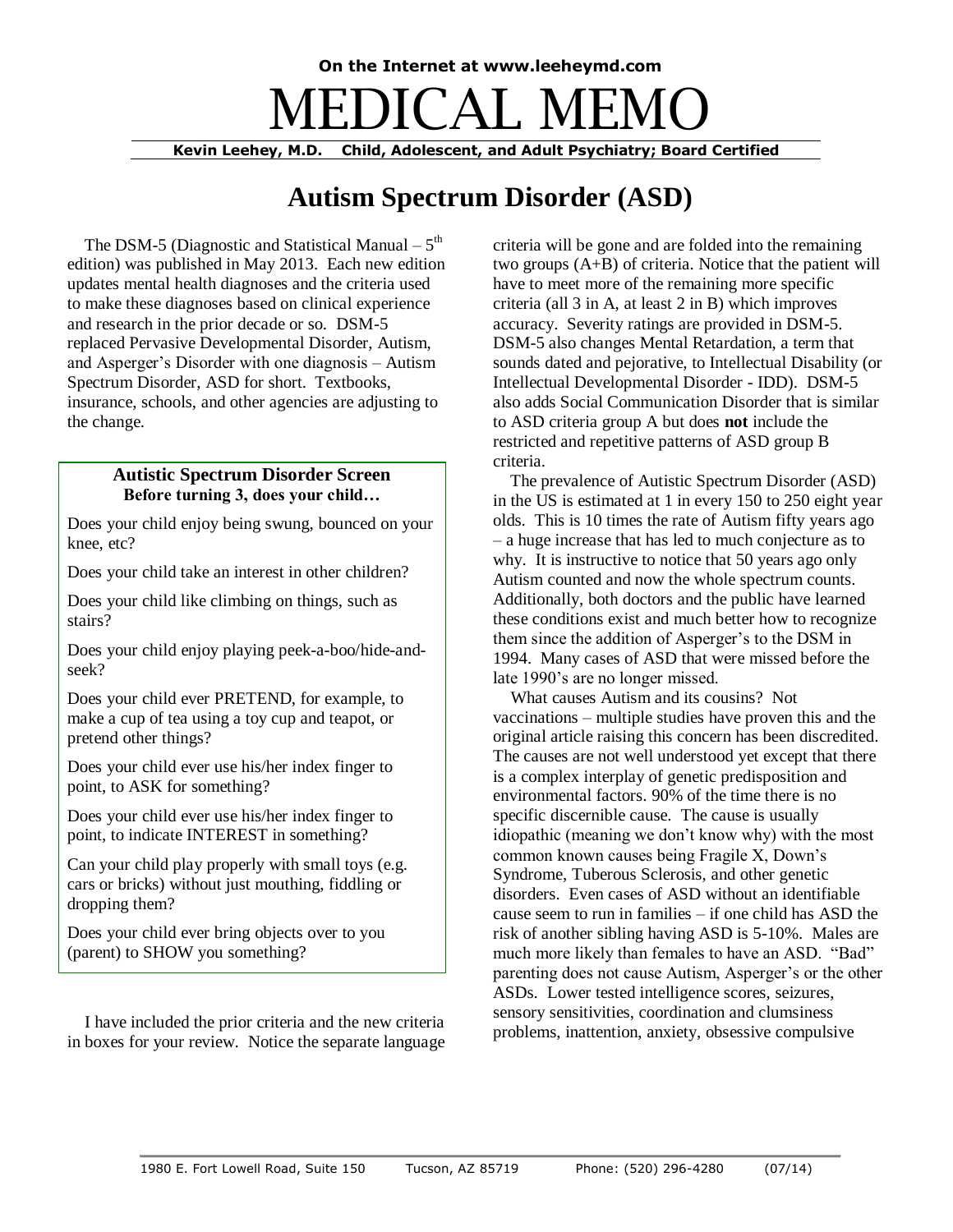behavior, sleep, temper, and language problems are commonly associated with or part of ASD.

#### **Current DSM-IV-TR Diagnostic Criteria for Autism**

- **A.** A total of six (or more) items from (1), (2), and (3), with at least two from (1), and one each from (2) and (3).
	- (1) qualitative impairment in social interaction, as manifested by at least two of the following:
		- (a) marked impairment in the use of multiple nonverbal behaviors such as eye-to-eye gaze, facial expression, body postures, and gestures to regulate social interaction
		- (b) failure to develop peer relationships appropriate to developmental level
		- (c) a lack of spontaneous seeking to share enjoyment, interests, or achievements of other people (e.g., by a lack of showing, bringing, or pointing out objects of interest)
		- (d) lack of social or emotional reciprocity
	- (2) qualitative impairments in communication as manifested by at least one of the following:
		- (a) delay in, or total lack of , the development of spoken language (not accompanied by an attempt to compensate through alternative modes of communication such as gesture or mime)
		- (b) in individuals with adequate speech, marked impairment in the ability to initiate or sustain a conversation with others
		- (c) stereotyped and repetitive use of language or idiosyncratic language
		- (d) lack of varied, spontaneous make-believe play or social imitative play appropriate to developmental level
	- (3) restricted repetitive and stereotyped patterns of behavior, interests, and activities, as manifested by at least one of the following:
		- (a) encompassing preoccupation with one or more stereotyped and restricted patterns of interest that is abnormal either in intensity or focus
		- (b) apparently inflexible adherence to specific, nonfunctional routines or rituals
		- (c) stereotyped and repetitive motor mannerisms (e.g., hand or finger flapping or twisting, or complex whole-body movements)
		- (d) persistent preoccupation with parts of objects
- **B.** Delays or abnormal or abnormal functioning in at least one of the following areas, with onset prior to age 3 years: (1) social interaction, (2) language as used in social communication, or (3) symbolic or imaginative play.

Although superficially normal language skills may occur, persons with ASD often have notable tone, rhythm, verbosity, and concreteness (lack of ability to communicate and think well abstractly) challenges. Severe impairment in Autism is often obvious quickly while the also severe life disruption of moderate ASD

### **Autism Spectrum Disorder (Proposed for DSM-5)**

Must meet criteria A, B, C, and D:

- **A**. Persistent deficits in social communication and social interaction across contexts, not accounted for by general developmental delays, and manifest by all 3 of the following:
	- 1. Deficits in social-emotional reciprocity; ranging from abnormal social approach and failure of normal back and forth conversation through reduced sharing of interests, emotions, and affect and response to total lack of initiation of social interaction,
	- 2. Deficits in nonverbal communicative behaviors used for social interaction; ranging from poorly integrated- verbal and nonverbal communication, through abnormalities in eye contact and body-language, or deficits in understanding and use of nonverbal communication, to total lack of facial expression or gestures.
	- 3. Deficits in developing and maintaining relationships, appropriate to developmental level (beyond those with caregivers); ranging from difficulties adjusting behavior to suit different social contexts through difficulties in sharing imaginative play and in making friends to an apparent absence of interest in people
- **B**. Restricted, repetitive patterns of behavior, interests, or activities as manifested by at least two of the following:
	- 1. Stereotyped or repetitive speech, motor movements, or use of objects; (such as simple motor stereotypies, echolalia, repetitive use of objects, or idiosyncratic phrases).
	- 2. Excessive adherence to routines, ritualized patterns of verbal or nonverbal behavior, or excessive resistance to change; (such as motoric rituals, insistence on same route or food, repetitive questioning or extreme distress at small changes).
	- 3. Highly restricted, fixated interests that are abnormal in intensity or focus; (such as strong attachment to or preoccupation with unusual objects, excessively circumscribed or perseverative interests).
	- 4. Hyper-or hypo-reactivity to sensory input or unusual interest in sensory aspects of environment; (such as apparent indifference to pain/heat/cold, adverse response to specific sounds or textures, excessive smelling or touching of objects, fascination with lights or spinning objects).
- **C**. Symptoms must be present in early childhood (but may not become fully manifest until social demands exceed limited capacities)
- **D**. Symptoms together limit and impair everyday functioning.

becomes more apparent as developmental problems transitioning to elementary school, middle school, high school, college, jobs, roommates, romance, etc caused by being so atypical and out of step in relationships with odd habits (stereotypies), behaviors (eg, ignores hygiene, fashion, or basic manners and courtesy) and excessive but limited interests (eg, dinosaurs, jets, bus routes,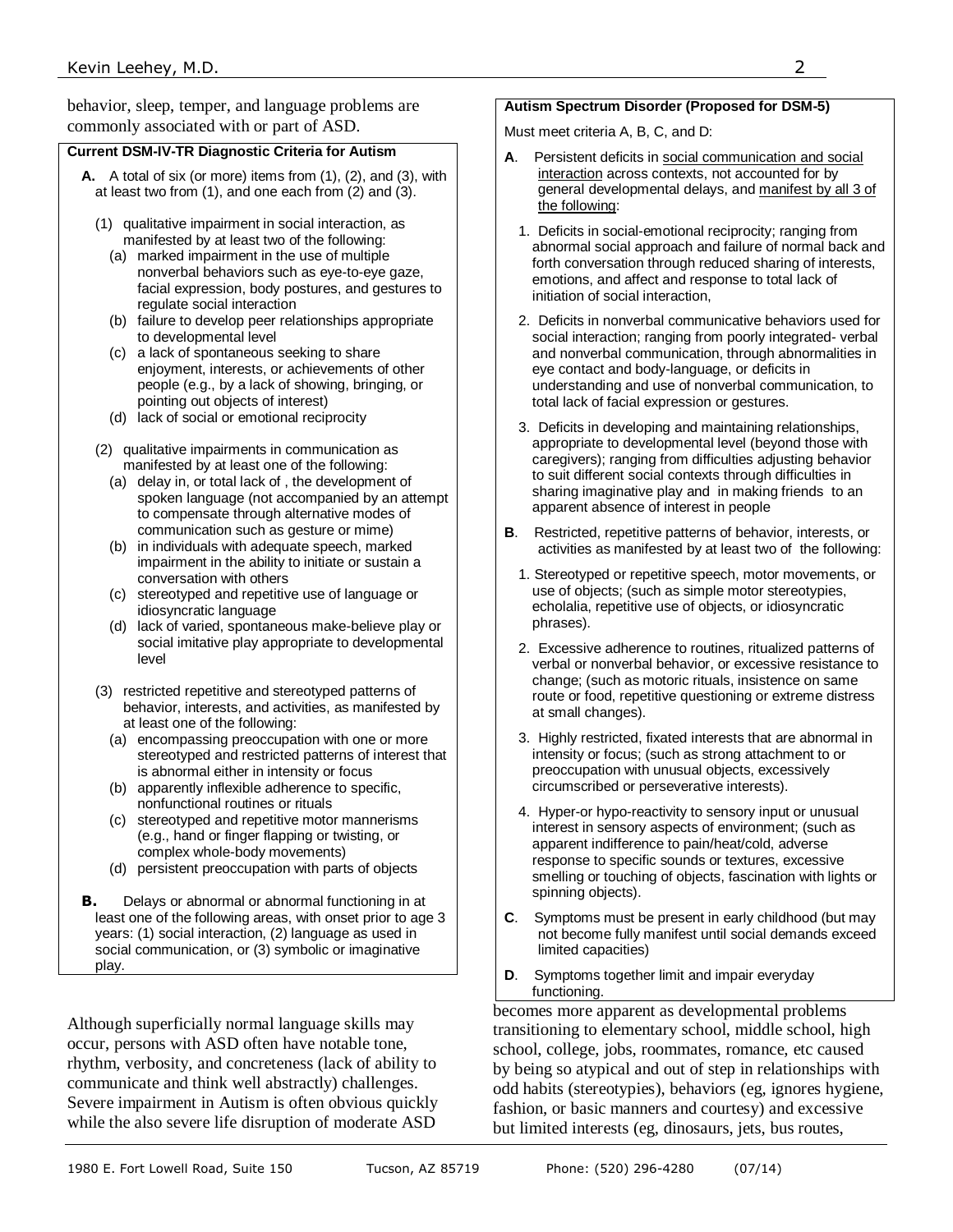movie talk) mushroom over the years and in crises. Occasionally, the fortunate combination of high intelligence and exclusive focus in a limited and even esoteric area results in socially rewarded "genius" or "savant" in art, music, math, rocket science, astronomy, research, computer science, etc. Please read the DSM 5 section on ASD for more helpful examples and details.

 As in most conditions the prognosis or future prospects are often better with early diagnosis and treatment. However, the younger the age the harder to be sure about the diagnosis. Fortunately, screening tools are available which can be used in the pediatrician's or family practitioner's office, in schools and preschools, and in outreach agencies including Child Find available through your neighborhood public elementary school. These persons can refer or you can directly seek more in depth evaluation or testing by a child psychiatrist, developmental pediatrician, pediatric neurologist, child psychologist, masters level therapist, speech and language therapist, occupational or physical therapist, etc. Depending on the signs and symptoms, family history, age, developmental level of the child, and other factors, developmental screening or evaluations may be followed up by blood or urine tests, chromosomal and gene testing, intellectual, learning, language and cognitive testing, an EEG or MRI, or other options. **See the screening list provided in this Medical Memo.** The M-Chat, available online is even better screening form. Before your child turns 3 he or she should enjoy being swung or bounced on your knee, show an interest in other children, like simple climbing, enjoy peek a boo, pretend, point to ask for something, point to indicate interest in things, play with small toys, and bring objects to show you. If not, seek evaluation. Fortunately, because early intervention often saves much cost, time, and money the Arizona Department of Developmental Disabilities (DDD) will provide free intervention services for infants to (at least) 6 year olds with physical, language, behavioral or other developmental delays even without an ASD label or diagnosis. DDD in combination with your local school district via Child Find will provide services including specialized preschool beginning as young as your child's  $2<sup>nd</sup>$  birthday. After roughly the age of 6, youth and adults must have at least one of four qualifying conditions **and** severe impairment in 3 of the 7 "domains of function" to continue to qualify for DDD services. The 4 qualifying conditions are Autism (diagnosis code 299.0; **not** Asperger's, NLD, ASD, or PDD), Cerebral Palsy, Epilepsy, or Mental Retardation. The domains of function include selfcare, receptive and expressive language, learning,

mobility, self direction, capacity for independent living, and economic self sufficiency.

 Because these conditions deeply affect a broad range (ie, pervasive) of growth and development for many years, if not lifelong, a broad, even confusing, range of interventions are being developed and offered. Many, even common mainstream, techniques have not been well studied or proven effective. So what interventions are currently believed to have the best potential benefit and are most cost effective? **Early specialized comprehensive social communication education is central.** Structured teaching of social interaction, social communication, and pragmatic social language skills (eg, TAFA and the UA Speech and Language program in Tucson; socialthinking.com) cannot be overemphasized beginning when the first signs and symptoms of ASD appear. Teaching and rehearsing social language interactions overlap with behavior therapy interventions known as "Functional Behavioral Analysis" and the relationship building techniques of Dr. Greenspan's "Floor Time" approach known as Developmental, Individual difference, Relationship based (DIR). Speech and language approaches can include "total communication" using visual enhancements like sign language, gestures, pictures (PECS), and technology like modified computers to facilitate language communication such as "Aug-Com" (Augmentive Communication) devices when language is severely delayed. Occupational and Physical Therapists have much to offer many ASD youth to help coordination, muscle tone, dysgraphia (handwriting related delays) and especially the common Sensory Integration problems and sensitivities that can be overwhelming. Directly teaching and practicing social skills to overcome the failure to see, read, and grasp basics of body language, eye contact, posture, common courtesy, and the social niceties known as Dyssemia (eg, Teaching Your Child The Language Of Social Success in my website book list). "Social Sories" are a written, reading and drawing technique to teach social skills that takes advantage of the often relatively strong visual thinking of many people with ASD to help understand how, what, and why other people think, feel and behave as they do.

 More classic psychotherapies tailored to the age and developmental needs of the youth are often helpful in providing needed support, guidance, and counseling to the child, parent and siblings.

 Medications do not get at the core underlying brain disorder in the Autism spectrum. The atypical antipsychotics like risperidone, Abilify, and ziprasidone come closest. This is a fairly "big gun", though potentially very helpful family of medicines. A wide